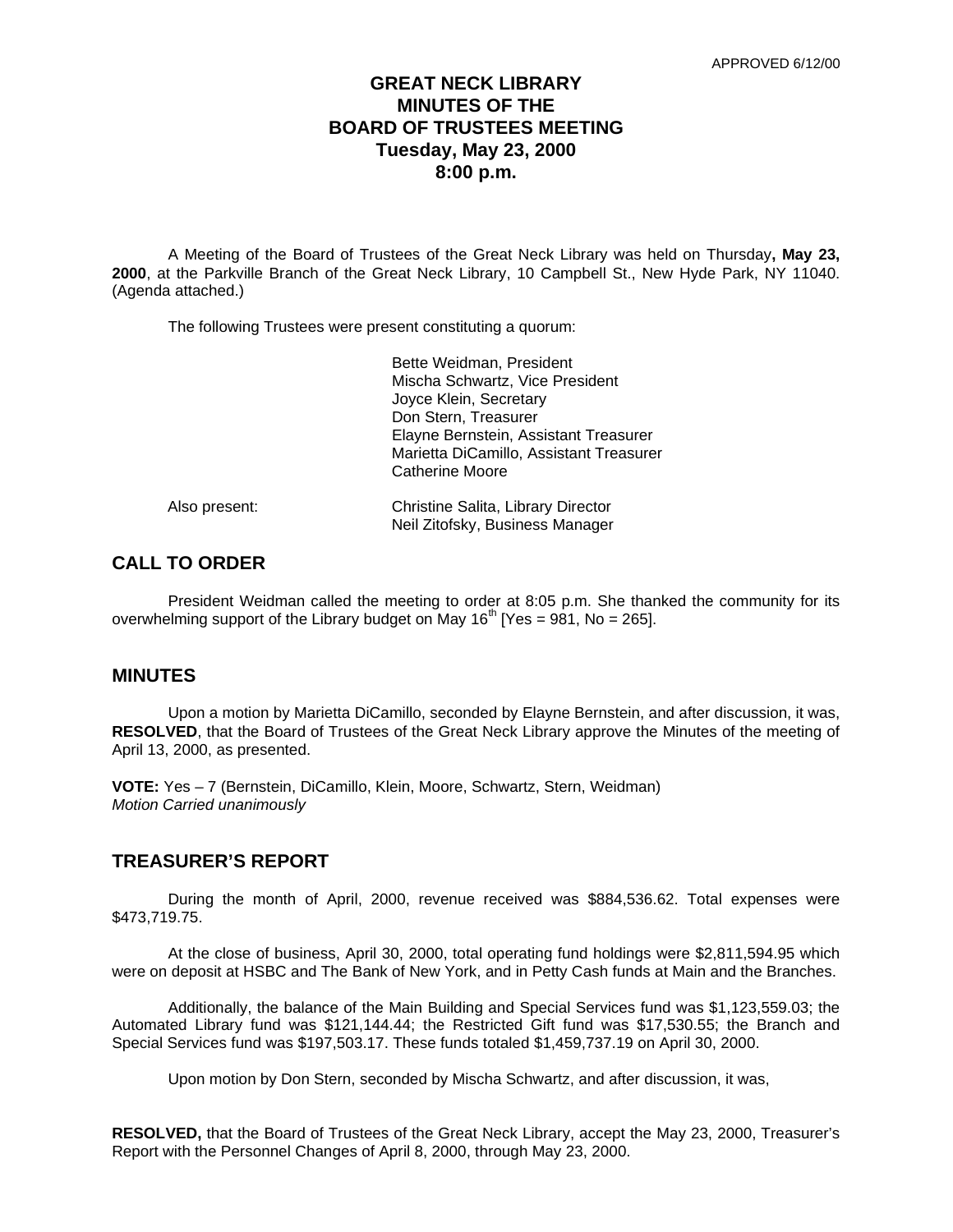**VOTE:** Yes – 7 (Bernstein, DiCamillo, Klein, Moore, Schwartz, Stern, Weidman) *Motion Carried Unanimously*

Upon motion by Don Stern, seconded by Joyce Klein, and after discussion, it was, **RESOLVED,**  that the Board of Trustees of the Great Neck Library authorize the Treasurer to pay the persons named in the Check Register dated April 11, 2000, through May 19, 2000, Paid-Checks numbered 1032, 1033, and 19546 through 19730, and To-Be-Paid Checks numbered 19731 through 19842, the sums set against their respective names, amounting in the aggregate to \$258,851.42.

**VOTE:** Yes – 6 (Bernstein, Klein, Moore, Schwartz, Stern, Weidman) No – 1 (DiCamillo) *Motion Carried* 

# **REPORTS**

**Director's Report** (attached hereto)

**Public Comment:** *Rebecca Gilliar, Manny Kline, Frank Phillips*

# **Trustee Committees**

#### Policy/Bylaws

Vice President Schwartz reported on the Policy/Bylaws meeting of May 11<sup>th</sup>. The three items considered were the Proxy Request Form, Procurement Policy and Computer Printout from workstations.

#### Branch Committee

Assistant Treasurer Bernstein reported that Branch Committee meetings will be held on June 19<sup>th</sup> at the Station Branch for renovation update, and at the Parkville and Lakeville Branches on June 27<sup>th</sup> and July  $25<sup>th</sup>$  respectively to thank the committees and bring a "sense of closure" to their charge.

# **CORRESPONDENCE**

**Speaking to their letters**: *Ralene Adle*r, *Rebecca* Gilliar

# **OLD BUSINESS**

#### Station Branch Renovation Contract

Upon motion by Elayne Bernstein, seconded by Don Stern**,** and after discussion, it was, **RESOLVED,** that the Board of Trustees of the Great Neck Library award the Station Branch renovation contract to Elmer Henn, Inc., of Bethpage, NY, at a cost of \$42,012, per their proposal dated 4/25/00; funds to come from the Branch and Special Services Fund. The President or Vice President is authorized to execute a contract with Elmer Henn, Inc., after said contract has been reviewed by legal counsel.

**VOTE:** Yes – 7 (Bernstein, DiCamillo, Klein, Moore, Schwartz, Stern, Weidman) *Motion Carried Unanimously*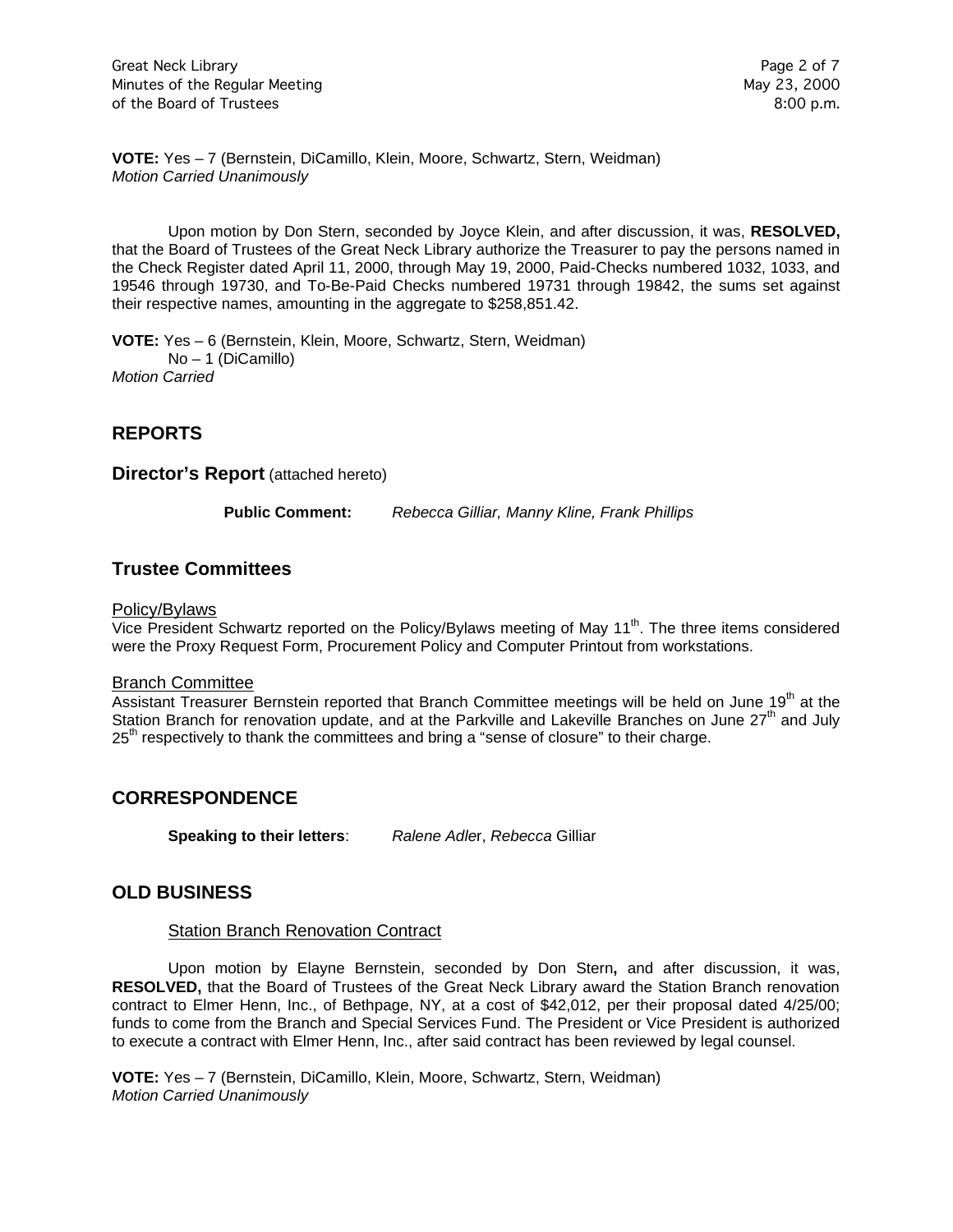### Risograph Purchase

Upon motion by Mischa Schwartz, seconded by Catherine Moore, and after discussion, it was, **RESOLVED,** that the Board of Trustees of the Great Neck Library authorize the purchase of a Risograph 370 Digital Duplicator, with four color drums, and the SC Computer Interface System for a total net cost not to exceed \$18,575, to be charged to the Main Building and Special Services Fund.

#### **Public Comment:** *Rebecca Gilliar*

**VOTE:** Yes – 7 (Bernstein, DiCamillo, Klein, Moore, Schwartz, Stern, Weidman) *Motion Carried Unanimously*

# Parking Lot Resealing – Main Library

Upon motion by Don Stern, seconded by Elayne Bernstein, and after discussion, it was, **RESOLVED,** that the Board of Trustees of the Great Neck Library authorize the resealing and repair of the Main Library's parking lot by Quality Blacktop Services of Bohemia, NY, at a cost of \$4,480, per their proposal dated 3/16/00; funds to come from the Repairs and Maintenance budget line.

**VOTE:** Yes – 7 (Bernstein, DiCamillo, Klein, Moore, Schwartz, Stern, Weidman) *Motion Carried Unanimously*

# Conference Attendance – Innovative Interfaces Directors' Conference

Upon motion by Catherine Moore seconded by Elayne Bernstein, and after discussion, it was, **RESOLVED,** that the Board of Trustees of the Great Neck Library authorize the attendance of the Library Director at the Annual Innovative Interfaces Library Director's Conference to be held in Berkeley, California, in October, at a total cost not to exceed \$1,325; funds to come from Conference and Travel budget line.

#### **Public Comment:** *Ralene Adler*

**VOTE:** Yes – 7 (Bernstein, DiCamillo, Klein, Moore, Schwartz, Stern, Weidman) *Motion Carried Unanimously*

#### Electric Meter Service – Parkville Branch

Upon motion by Marietta DiCamillo, seconded by Joyce Klein, and after discussion, it was, **RESOLVED,** that the Board of Trustees of the Great Neck Library authorize Scotty's Electrical Service, of Port Washington, NY, to install a separate electrical meter service at the Parkville Branch, per their proposal dated 5/12/00; funds to come from Repairs and Maintenance budget line.

**VOTE:** Yes – 7 (Bernstein, DiCamillo, Klein, Moore, Schwartz, Stern, Weidman)

# Policy and Bylaws – Proxy Request Form

Upon motion by Mischa Schwartz, seconded by Elayne Bernstein, and after discussion, it was,

**RESOLVED,** that the Board of Trustees of the Great Neck Library modify Policy Manual Section O.4. Voting – F to read as follows: *Only an individual member of the Great Neck Library Association may request a proxy on the form provided by the Library for this purpose. A proxy request form must be signed by the individual requesting the proxy. [An accommodation will be made for those unable to sign due to disability.] Proxy request forms must be received by the Library the Friday ten days before the Monday*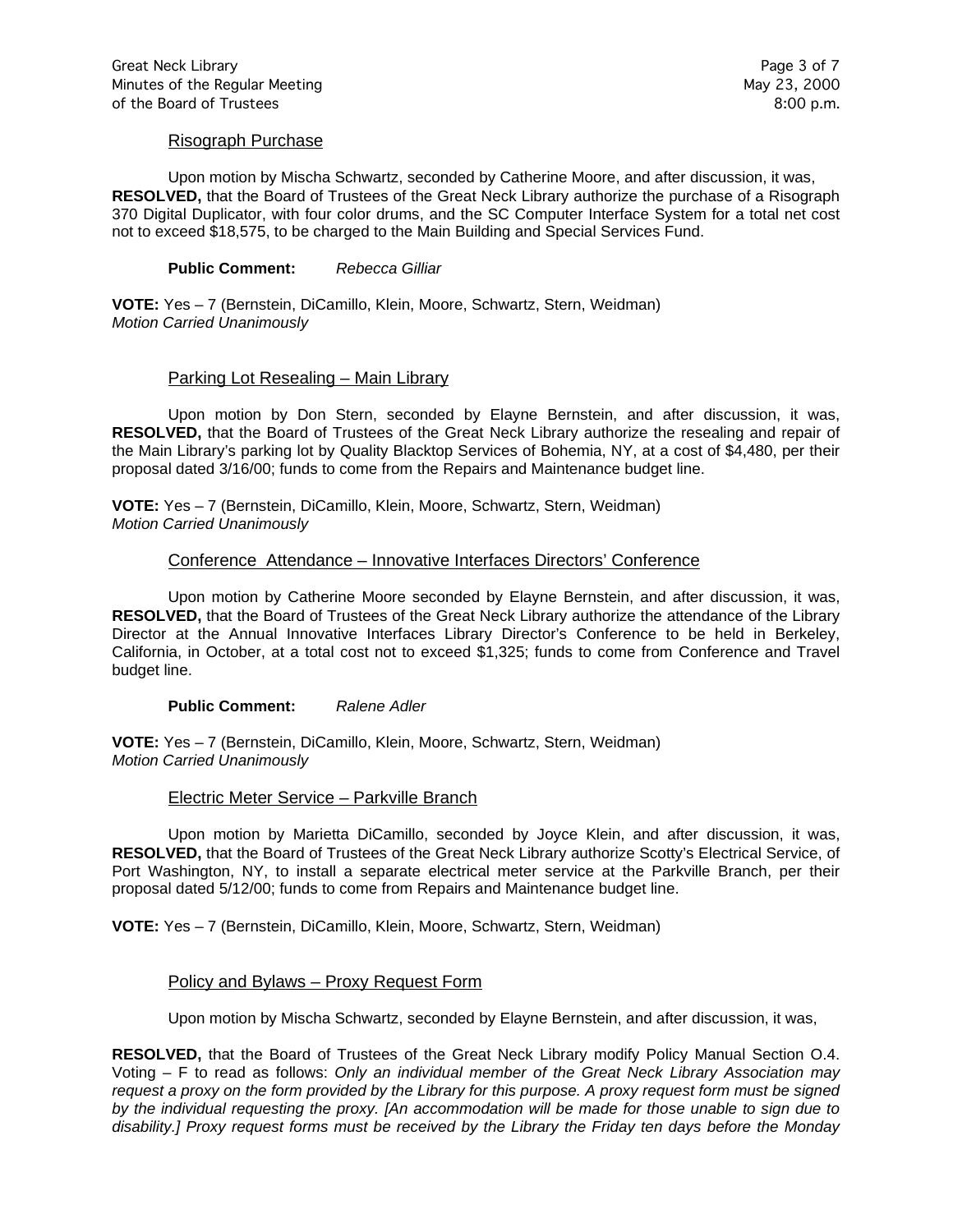*Election date so as to allow sufficient time to mail the proxy to the member and have it returned to any Great Neck Library Facility. Proxies will not be mailed subsequent to the Tuesday prior to the election.*

> **Public Comment:** *Rebecca Gilliar, Ralene Adler, Manny Kline, Barbara Zeller, Karen Rubin*

**VOTE:** Yes – 7 (Bernstein, DiCamillo, Klein, Moore, Schwartz, Stern, Weidman) *Motion Carried Unanimously*

#### Policy and Bylaws – Procurement Policy

Upon motion by Mischa Schwartz, seconded by Joyce Klein, and after discussion, it was, **RESOLVED,** that the Board of Trustees of the Great Neck Library modify Policy Manual Section D-10 Financial Operations as follows: Delete the existing paragraph entitled "Competitive Bidding" and replace it with a new section entitled "Procurement Policy" which reads as follows:

*It is the policy of the Great Neck Library to expend monies in a prudent and responsible manner so that goods and services of high quality and reliability might be secured at reasonable cost. In general, substantial expenditures, i.e., those in excess of \$7,500, shall require the solicitation of three estimates. Included among these items which are not subject to this provision are professional services, expenditures relating to emergencies, true leases, procurements under governmental/educational contracts, and sole source procurements.* 

*In general, a contract will be awarded to the lowest acceptable vendor, as determined by the Library. The Library may reject any and all vendor proposals. A vendor proposal may be rejected for reasons which may include, but are not limited to:*

●Vendor cannot guarantee delivery of goods within the timeframe or under conditions set by the Library;

●Vendor's terms of payment are disadvantageous to the Library, e.g., full payment before the *commencement of work or the delivery of goods;*

●Vendor ca*nnot comply with the full specifications of goods or services as set forth by the Library, e.g., the goods offered by the vendor are not equivalent to those specified by the Library and are, therefore, deemed substandard and unacceptable;*

●Vendor's warran*ty for goods or services is deemed inadequate by the Library;*

•Vendor's afterpurchase support services are deemed inadequate by the Library.

*Should a vendor have provided satisfactory service, the Library may renew an existing contract if the cost of a contract remains unchanged or if the cost increase is deemed minimal, i.e., if the cost increase approximates the annual inflation rate.* 

*No purchase of goods or services shall be made from any vendor in which any member of the Board of Trustees or the Library Administration or a member of the immediate family of a member of the Board of Trustees or Library Administration holds a full or partial interest.*

**Public Comment:** *Ralene Adler, Frank Phillips, Barbara Zeller, Karen Rubin, Murray Klein, Marianna Wohlgemuth, Rebecca Gilliar, Sylvia Weiner, Pearl Malcus*

**VOTE:** Yes – 5 (Klein, Moore, Schwartz, Stern, Weidman) No – 1 (DiCamillo) Abstention – 1 (Bernstein) *Motion Carried*